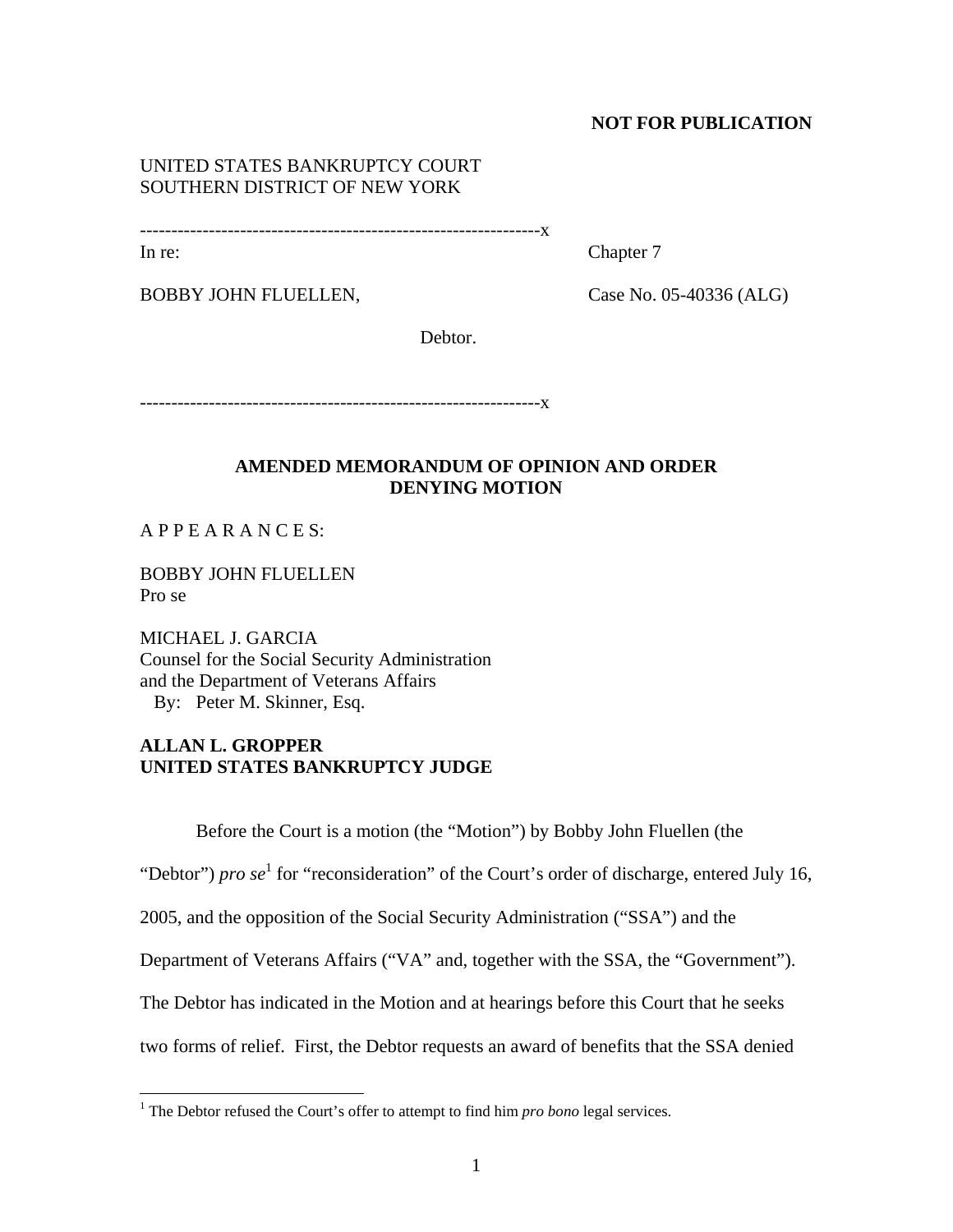him in 1999 due to excess income. Second, the Debtor requests that the Court overturn a determination made by the VA in 1997 that the Debtor received overpayments of VA benefits.

### **I. Social Security Administration Claim**

In March 1999, the Debtor applied for Supplemental Security Income ("SSI") benefits. By letter dated March 29, 1999, the SSA denied the Debtor's application because the Debtor's income level was above the statutory threshold for receipt of SSI benefits. Although the letter explained that the Debtor could appeal the SSA's denial of SSI benefits administratively, the Debtor did not do so and now requests review by this Court.

The Government claims that this Court lacks jurisdiction to consider this matter because the Debtor did not exhaust his administrative remedies with respect to his application. As many courts have recognized, judicial review of a Social Security benefit determination is prohibited where a claimant has failed to exhaust his administrative remedies as required by § 405(g) of the Social Security Act. See *Ryan v. Bentsen*, 12 F.3d 245, 247 (D.C. Cir. 1993); *Marcus v. Sullivan*, 926 F.2d 604, 612-14 (7<sup>th</sup> Cir. 1991); *Matthews v. Chater*, 891 F. Supp. 186, 188 (S.D.N.Y. 1995). There does not appear to be any reason why this rule should not apply in this case or why a 1999 determination can be opened up here now. This is especially true because if the Debtor had pursued his remedies in 1999, his further appeal would have been to District Court, not Bankruptcy Court. See 42 U.S.C.  $\S$  405(g) and (h). Accordingly, this Court has no power to review the SSA's denial of SSI benefits.

2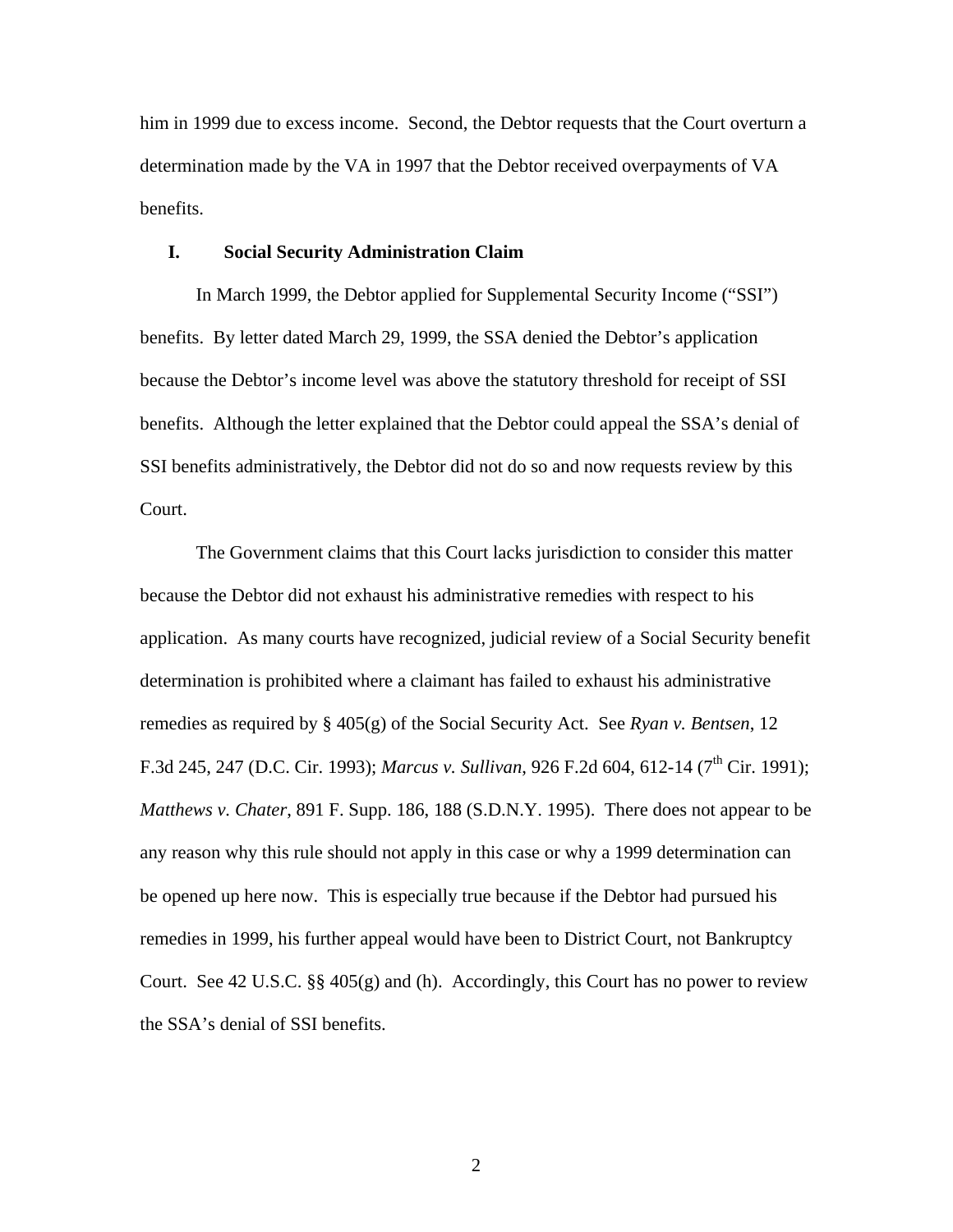#### **II. Department of Veteran's Affairs Claim**

The Debtor began receiving improved pension benefits from the VA in January 1996. In September 1997, the VA determined that the Debtor was ineligible for these benefits due to certain other benefits he was receiving from the SSA. The VA further determined that the VA benefits the Debtor received from January 1996 through September 1997 were overpayments and that the Debtor therefore owed the VA \$15,844.65. In October 2001, the Department of Treasury began utilizing the Treasury Offset Program to allocate a portion of the Debtor's monthly Social Security Disability ("SSD") payments to his VA debt. The offsets were terminated as a result of the Debtor's bankruptcy filing on February 3, 2005, and the remaining balance of the Debtor's VA debt in the amount of \$13,526.55 was discharged pursuant to the Court's order of discharge entered on July 16, 2005. The Debtor now seeks the \$2,3181.10 that was withheld from the Debtor's monthly SSD payments pursuant to the Treasury Offset Program.

The Treasury Offset Program is a federal program governed by the Debt Collection Act of 1982 and the Debt Collection Improvement Act of 1996, which allow the Department of the Treasury to collect delinquent debts owed to federal agencies by administrative offset. Specifically, § 3716 of the Debt Collection Improvement Act authorizes the offset of payments made to individuals under the Social Security Act. 31 U.S.C. § 3716(c)(3)(A)(i); *cf*. *Lockhart v. United States*, 126 S. Ct. 699 (U.S. 2005) (United States permitted to recover student loan debt by way of offset against Social Security benefits). The Debtor does not allege that the Department of Treasury failed to comply with the statutory predicates for offsetting the Debtor's monthly SSD payments

3